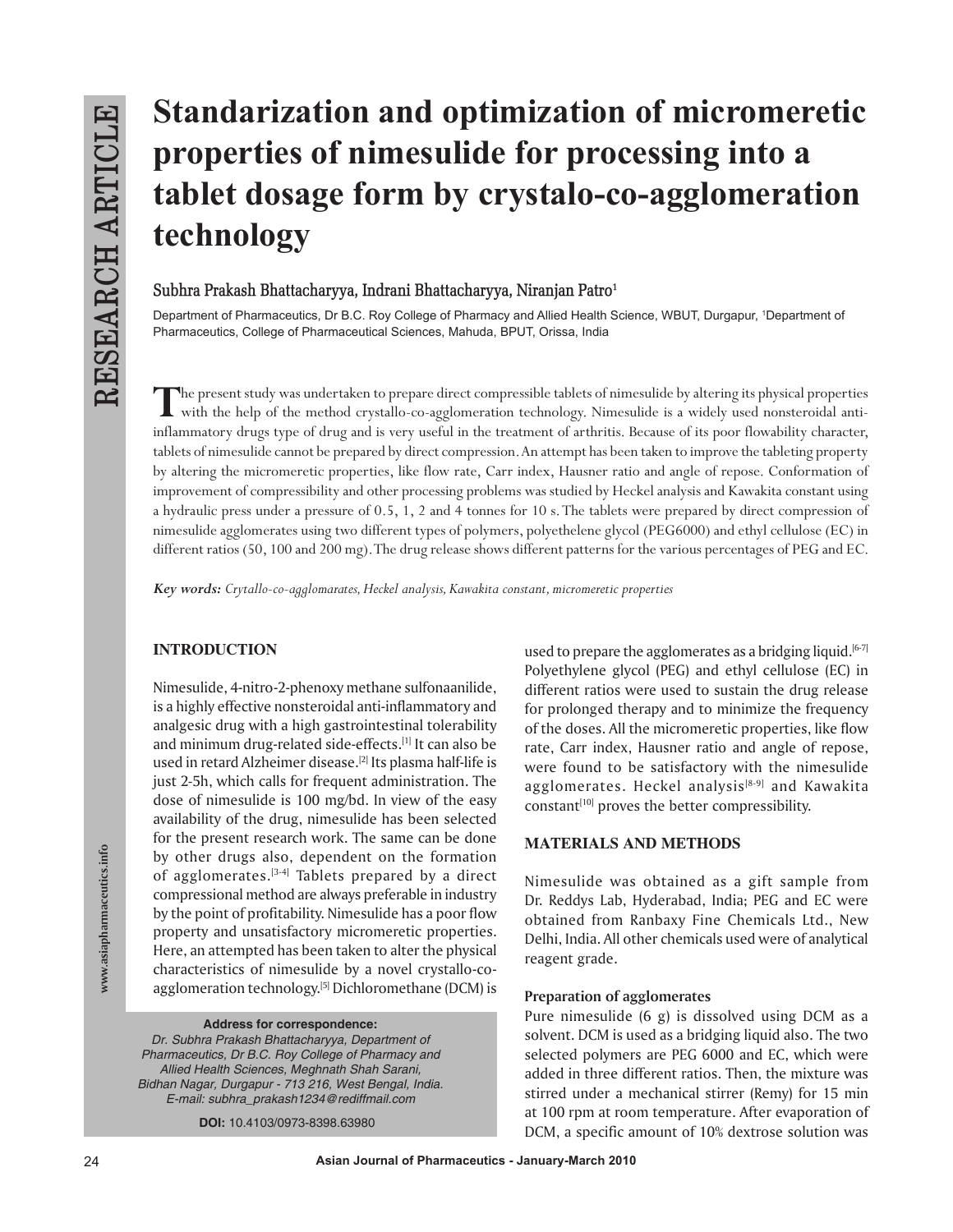added to the mixture and then stirred for 800 rpm for 30*-*40 min. After formation of agglomerates, it was kept for drying under room temperature for 24 h.

## **Micromeritic study**

Dried agglomerates were sieved through a 16-number mesh and were evaluated for their flow properties through a funnel using the glass funnel specified in the European Pharmacopoeia-III. The flow rate (g/s) was calculated from the time needed for the entire sample (40 g) to empty from the funnel. Bulk density was calculated from the amount of agglomerates poured into a 100 ml graduated cylinder up to a total volume of 50 ml, whereas for the tap density determination, the cylinder was tapped 20*-*25 times with a standard tapped density apparatus. The number of attempts for each experiment was 10. The mean value has taken for the calculation. Based on bulk and tapped density, both the Carr Index  $\%$  {(tapped-bulk)  $\times$  100/tapped} and the Hausner ratio (tapped/bulk) were calculated. Angle of repose was determined by the fixed funnel method**.** The materials were carefully poured through the funnel until the apex of the conical pile so formed just touched the tip of the funnel. The mean diameter (2R) of the base of the powder cone was determined and the tangent of the angle of repose is given by tan θ *=* H/R, where θ is the angle of repose.

#### **Determination of Heckel analysis and Kawakita constant**

The compressibility of a powder bed could be obtained from the relationship between porosity and applied pressure.

Compact compression was performed on a hydraulic press. Four different compaction forces (from 0.5, 1, 2 and 4 tonne) were used for each material. The total time of compression (dwell time) was 1 min for all the materials. For each compact, 400 mg of pure drug powder was weighed on an analytical balance and then manually filled into the die. A flat-faced punch with a diameter of 6.5 mm was used. Cracking was observed when more than 4 tonnes of pressure was used. For each compression, the number of attempts was 20.

Each compact was weighed accurately and its dimensions (diameter and thickness) were measured with a screw gauge. This information was used for calculating the relative density, porosity and degree of volume reduction, which are essential parameters for the Heckel analysis.

All the values were taken after 24 h of the compression.

The Heckel equation is = 
$$
\ln \frac{1}{1-D}
$$
 = KP + A

Where "D" is the relative density of a powder compact at pressure "P."

"A" is related to the die filling and particle rearrangement before deformation of the particles.

"K" and "A" are constants obtained from the slope and intercept of the plot  $\ln \frac{1}{1-D}$  vs. "P."

Yield strength**:** Yield strength (Y) can be determined from the Heckel equation.

$$
K = \frac{1}{3} Y \text{ or } Y = 3K
$$

Yield strength determination is important to standardize the experimental conditions, such as tablet dimensions and speed of compaction.

The Kawakita equation is 
$$
\frac{P}{C} = \frac{P}{a} + \frac{1}{ab}
$$

Where "C" is the degree of volume reduction of a powder compact at pressure "P."

"a" value is the indication of the total volume reduction for the powder bed.

"b" is a constant that is inversely related to the yield strength (Y) of the particle.

"a" and "b" can be evaluated from a plot of P/C vs. P.

Yield Strength: Yield strength (Y) can be determined from the Kawakita equation:

$$
a = \frac{1}{3} Y \text{ or } Y = a3
$$

#### **Preparation of the tablets**

The agglomerates were lubricated with 1% w/w talc and directly compressed to tablets weighing 176 mg each [Table 1] using 6.5-mm round, flat and plain punches on a ten station (Rimek tablet punching machine, Karnavati Engg. Pvt. Ltd., Ahmedabad, India) tablet punching machine. For each formulation, the batch size was 50.

#### **RESULTS AND DISCUSSION**

Flow properties of the agglomerates determined as good flowability is as per theoretical value for the preparation of tablets with an acceptable weight variation. For all the formulations, the flow rate of the agglomerates was between 5 and 7 g/s. According to the literature, excellent flow properties are seen for powders with a Carr index between 5 and 15% and a Hausner ratio below 1.25.[11] All the formulations tested [Table 2] had a Carr index ranging between 7 and 13%, whereas the Hausner ratio was below 1.25. The angle of repose was found to be between 20 and 25.

"K" is the measure of plasticity of a compressed material.

Angle of repose, Carr index and Hausners ratio show a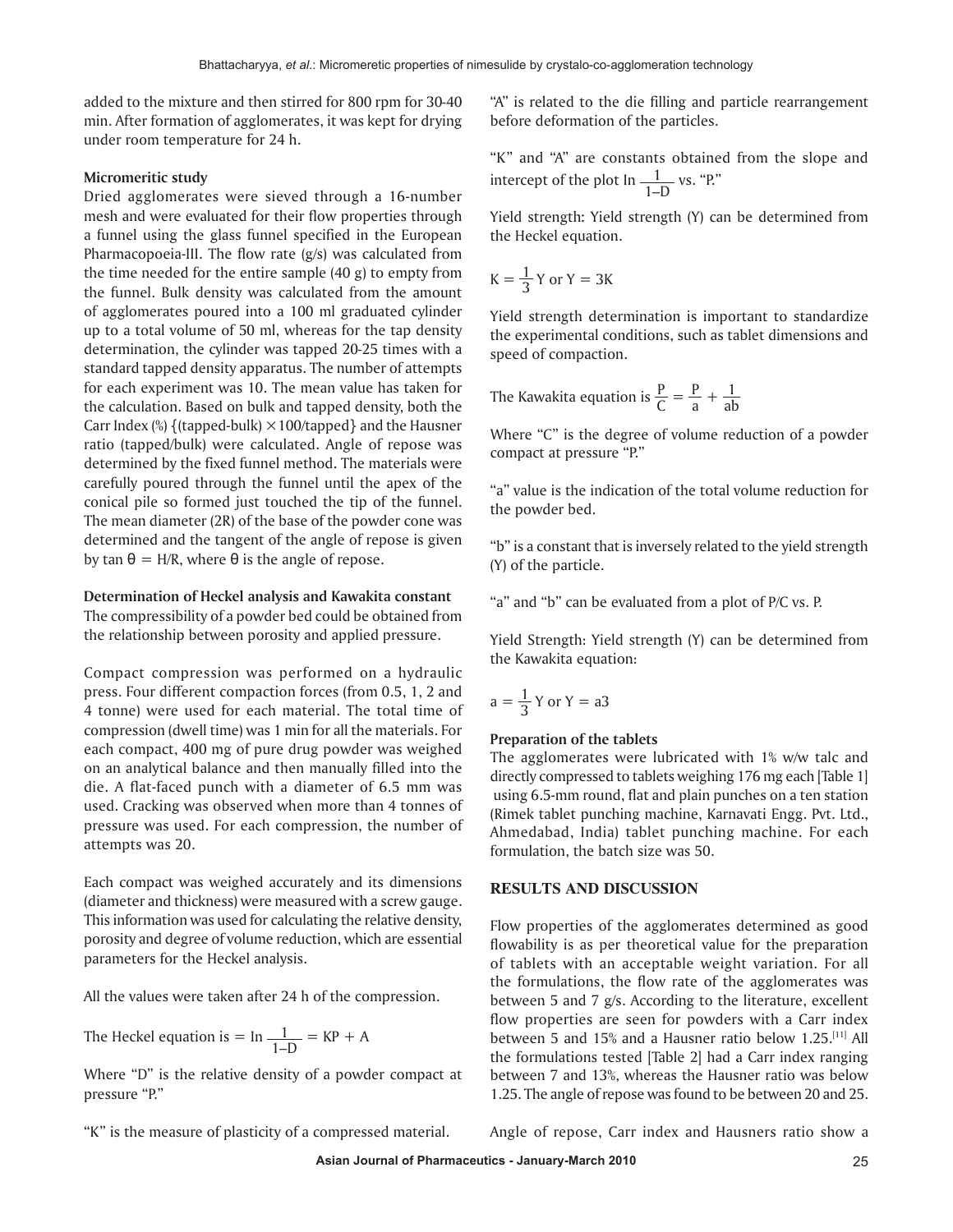remarkable improvement in flowability for nimesulide agglomerates.

For the Heckel and Kawakita analyses, the greater slopes (K) and "a" value indicated a greater degree of plasticity of the material. From the Heckel equation, the greater K value or plasticity indicates resistance toward fracturing of tablets or resistance from capping during long-term storage. For Kawakita equations, the greater value of "a" indicates a greater volume of reduction. The significance of a greater value of volume of reduction is considered to describe the satisfactory compressibility of a powder. From Tables 3 and 4, it can be observed that the "K" value for Heckel plot and the "a" value for Kawakita plot are significantly grater for nimesulide agglomerates prepared with PEG and EC, which

**Table 1: Composition of tablets containing polyethylene glycol 6000 and ethyl cellulose as the sustained release polymer**

| Ingredient                                              |                 |  | F1 F2 F3 F4 F5 F6       |  |
|---------------------------------------------------------|-----------------|--|-------------------------|--|
| Nimesulide (mg)                                         |                 |  | 100 100 100 100 100 100 |  |
| Dextrose (mg)                                           |                 |  | 75 74 73 75 74 73       |  |
| PEG 6000 (mg)                                           | $1 \t2 \t3 \t-$ |  |                         |  |
| $EC$ (mg)                                               |                 |  | - - - 1 2 3             |  |
| Talc $(\%)$                                             |                 |  | 1 1 1 1 1 1             |  |
| Total weight of the tablet (mg) 176 176 176 176 176 176 |                 |  |                         |  |

For F1, F2 and F3, PEG 6000 = 1, 2 and 3 mg, respectively, and for F4, F5 and F6, EC is 1, 2 and 3 mg, respectively. The total tablet weight is kept at 176 mg, PEG, EC

**Table 2: Comparative studies of micromeritic parameters between nimesulide pure powders and agglomerates**

| Results for powder Angle of repose<br>and agglomerates | (in degree) | Carr<br>index $(\%)$ | <b>Hausner</b><br>ratio |
|--------------------------------------------------------|-------------|----------------------|-------------------------|
| Nimesulide pure<br>powder                              | 47–49       |                      | $15 - 17$ $2.23 - 2.30$ |
| Nimesulide<br>agglomerates                             | $20 - 25$   |                      | $7 - 13$ $1.05 - 1.10$  |

|       | Table 3: Measurement of Heckel analysis using hydraulic |  |  |
|-------|---------------------------------------------------------|--|--|
| press |                                                         |  |  |

| <b>Powder</b>               | <b>Pressure in</b><br>tonnes | ĸ | а                    |  |
|-----------------------------|------------------------------|---|----------------------|--|
| Pure nimesulide             | 0.5<br>2<br>4                |   | 0.0013 0.0368 0.0039 |  |
| Nimesulide with PFG<br>6000 | 0.5<br>2<br>4                |   | 0.0056 0.0335 0.0168 |  |
| Nimesulide with EC          | 0.5<br>1<br>2                |   | 0.0055 0.0355 0.0162 |  |

PEG 6000, polyethylene glycol; EC, ethyl cellulose. Heckel analysis showed an improvement in yield strength (Y) for both PEG and EC-based agglomerates

indicates that the formulations have higher yield strength values, a major parameter for tableting properties.

Figures 1 and 2 represent the comparative plot for Heckel and Kawakita analyses between the different formulations of nimesulide. It can be observed that for both analyses, the polymer-based formulations achieved the best-fitting curve respect of their value of slopes.

A dissolution study was carried out with the prepared tablets using a USPXXIV dissolution test apparatus Type II as per the monograph on formulations F1-F5. From the dissolution profile [Figure 3], it can be seen that the F2 and F3 formulations show a similar release pattern. The F5 formulation shows slow drug release. The F6 formulation shows maximum extended drug release with EC-based







**Figure 2:** Comparative plot for Kawakita analysis between pure nimesulide, nimesulide–ethyl cellulose agglomerates and nimesulide– polyethylene glycol 6000 agglomerates



**Figure 3:** Comparative *in vitro* release profiles of pure nimesulide with different formulations of agglomerates of nimesulide